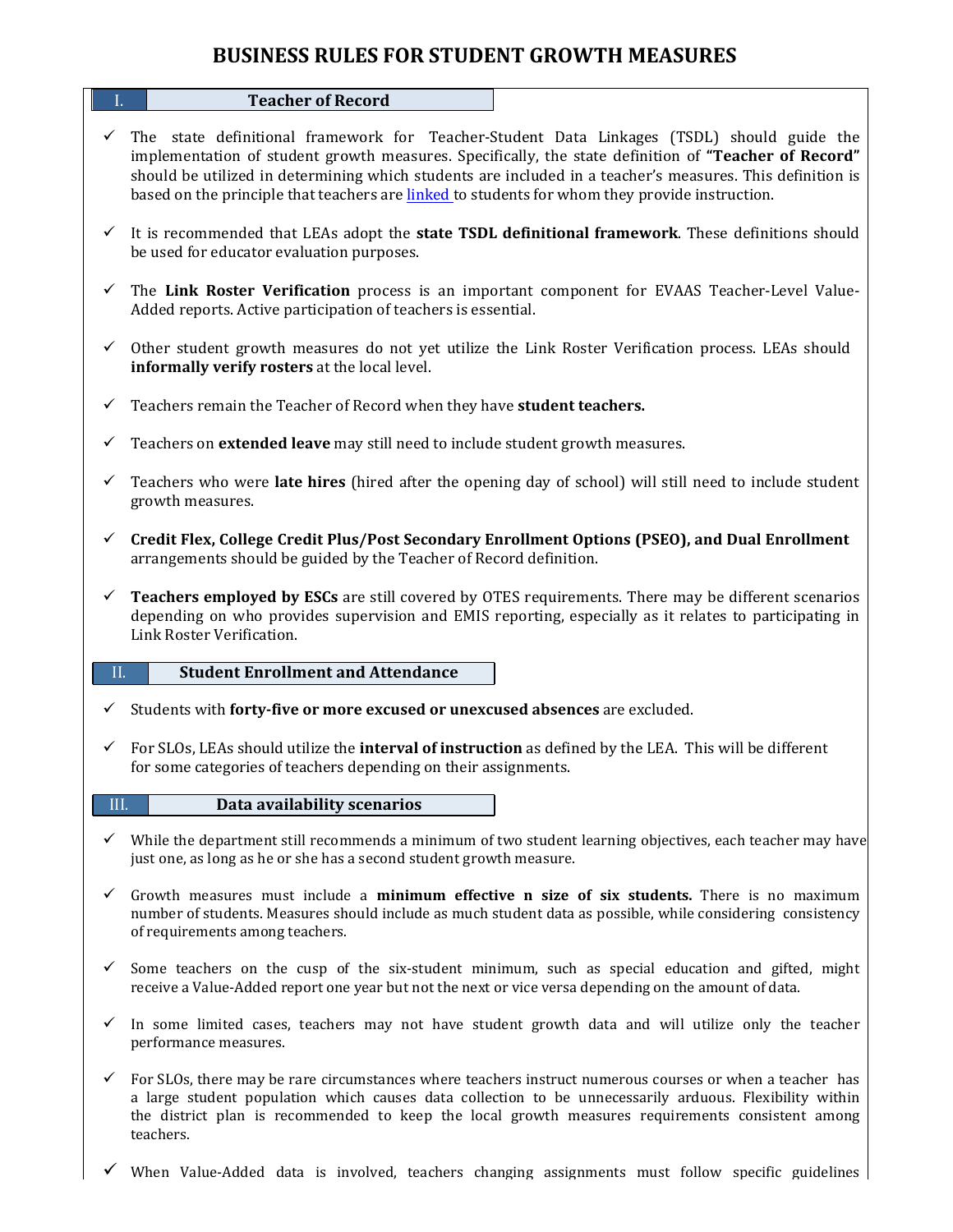# I. Teacher of Record

*The state definitional framework for Teacher-Student Data Linkages should guide the implementation of student growth measures. Specifically, the state definition of "Teacher of Record" should be utilized in determining which students are included in a teacher's measures. This definition is based on the principle that teachers are linked to students for whom they provide instruction.*

*It is recommended that LEAs adopt the state definitional framework.*

The concept of "Teacher of Record" is crucial for developing student growth measures as it insures that teachers are linked to the students for whom they provide instruction. Teacher of Record has many different uses and connotations in local settings. The traditional notion of teacher of record typically considers one teacher who has some responsibility (often assigns a grade) for a student. However, that definition is not sufficient for high stakes growth measures. A more sophisticated definition of Teacher of Record insures that teachers are linked to students for whom they provide instruction.

Accordingly, ODE has developed a definition framework that includes three types of Teacher/Student Data Linkages:



- 1. Primary assignment (one teacher): An *Assigned Educator is the educator assigned to a student, usually for HQT assignment purposes. In some cases, this translates into the teacher responsible for assigning a grade.*
	- This is a common connotation for Teacher of Record answering, "Which teacher has primary responsibility for a student?"
	- Specifically for identifying HQT status.
	- Other uses: computer-based coursework (for example, the teacher serves as a facilitator/monitor and assigns the grade).
- 2. Precise accounting of instructional time for teacher-level Value-Added and other evaluation metrics including student growth in non-tested subjects: *A Teacher of*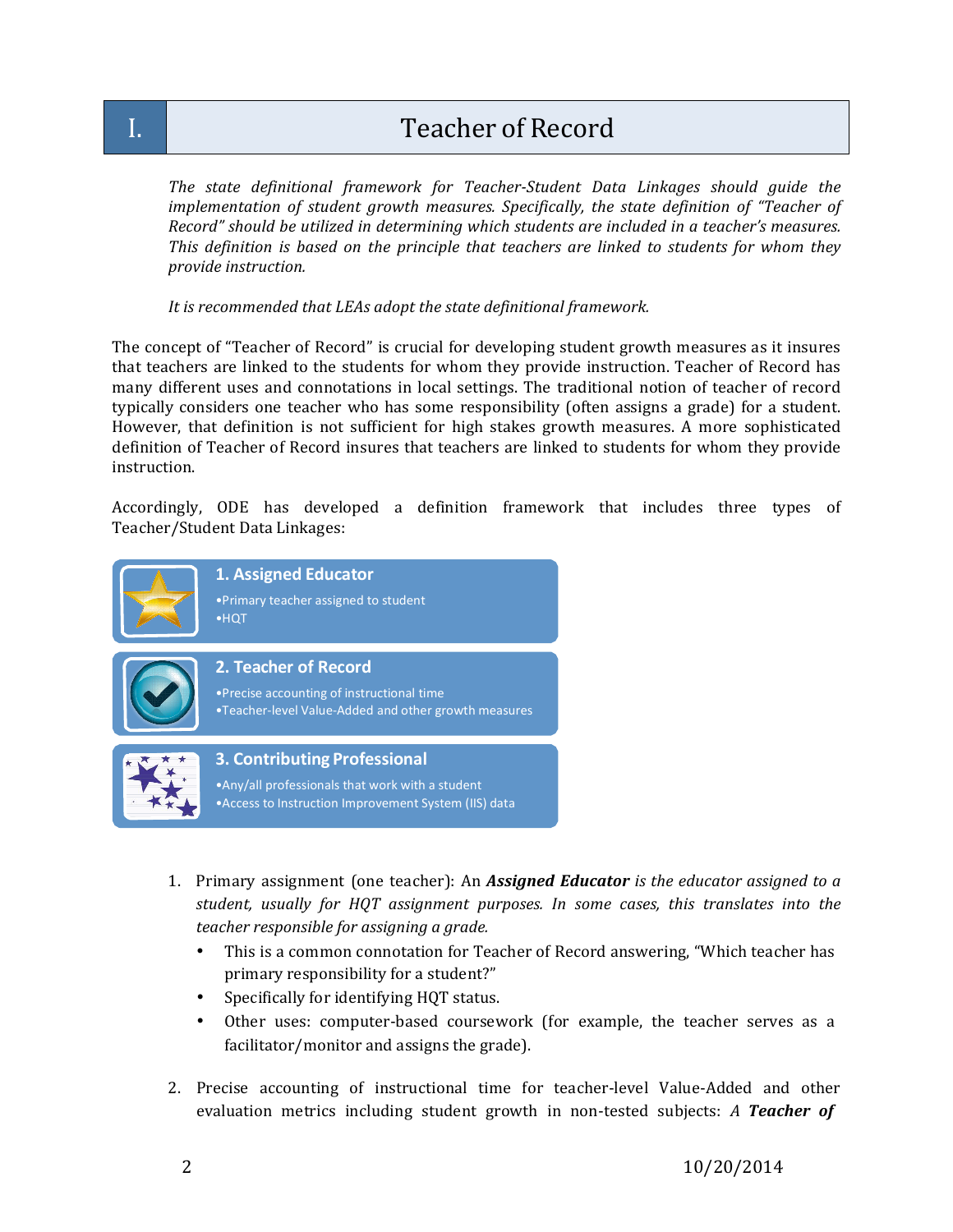*Record is an educator who is responsible for a significant portion of a student's instructional time (based on enrollment) within a given subject or course that is aligned to a state assessment*; *or other relevant assessment in grades/subjects that do not have state assessments.*

- 2A: Teacher-level Value-Added. Specifically designed to provide accurate data (roster verification) for EVAAS teacher-level Value-Added reporting.
	- $\circ$  The Teacher(s) of Record should represent the 100% proportion of a given student's instructional time for a specific subject/course aligned to a state assessment. This weighted variable is an input into the EVAAS calculation for more accurate and fair teacher-level calculations.
		- $\circ$  For example, a 5<sup>th</sup> grade math teacher that is responsible for entirety of teaching a particular  $5<sup>th</sup>$  grade student in math would account for 100%.
		- $\circ$  A team teaching situation may result in a 50/50% split.
	- $\circ$  The Link Roster Verification process is utilized for this purpose.
- 2B: Other student growth measures including SLOs. LEAs should follow the Teacher of Record principle in developing rosters. That is, a teacher's roster should include students that he/she has provided instruction for.
	- o Whereas Value-Added uses the Link Roster Verification process to split proportions of instructional time, other measures do not require that level of disaggregation. *SLOs only require accurate rosters, not proportional splits of instructional attribution.*
	- $\circ$  In situations where teachers share instruction for a student or group of students, those students may appear on both teachers' rosters.
	- o The Link (Roster Verification) process is not yet utilized for this purpose. LEAs should informally verify rosters at the local level.
- 3. Multiple linkages: *A Contributing Professional works with/has responsibility for a student and/or teacher, and should be specifically linked with relevant students.*
	- This is a yes/no flag to allow for simple and non-mutually exclusive linkages. Numerous educators could be linked to a student.
	- Provides accurate linkages for the Instructional Improvement System (IIS) data system. See http://www.ode.state.oh.us/GD/Templates/Pages/ODE/ODEDetail.aspx?Page=3&T

opicRelationID=1885&Content=141126 for more information.

The concept of Teacher of Record is used in various ways with varying connotations at different levels. For educator evaluation purposes, the Teacher(s) of Record as defined in the state definitional framework determines which students are included in a teacher's growth measures.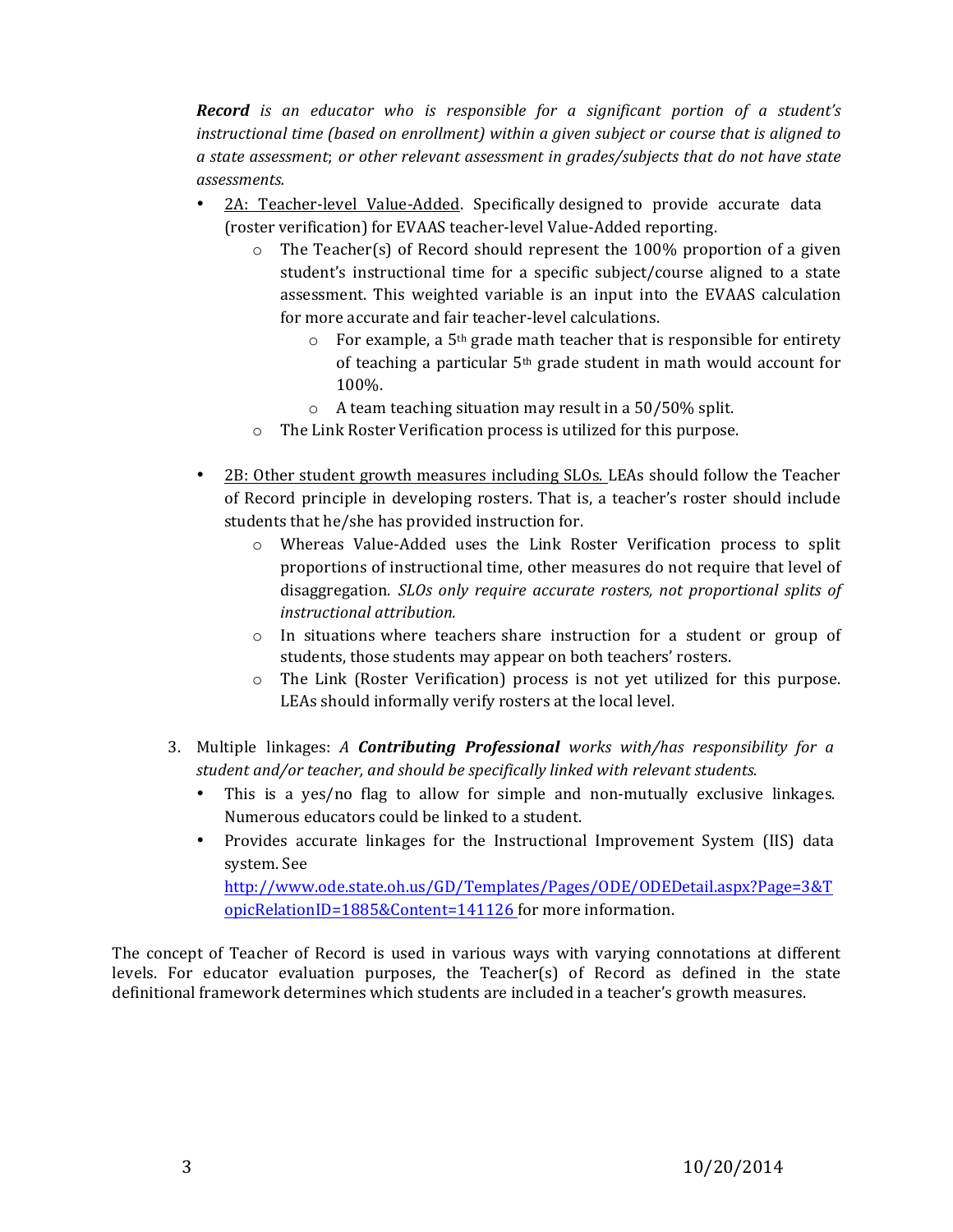### **Link (Roster Verification) for Value-Added**

*The Link Roster Verification process is an important component for EVAAS Teacher-Level Value-Added reports. Active participation of teachers is essential.*

Link (also known as Roster Verification) is a key component for teacher Value-Added. The Roster Verification process allows teachers to attribute instructional influence on student progress. In order for a teacher to receive a teacher-level Value-Added report, they must claim attribution for at least six full-time equivalent (FTE) students who all took the same Next Generation Assessment.

A crucial element of roster verification is engaging teachers in the process, to build greater awareness and trust in measures of effectiveness. The active participation of teachers and principals is essential for validating the subjects and students instructed by a teacher.

The process includes:

- Establishing a roster of students taught throughout the year;
- Indicating the month(s) when students are in and out of the classroom (i.e., mobility); and
- Reporting the percentage of instruction a teacher has for a given student for a given subject

The Teachers of Record claim instructional attribution by entering a weighted variable for each student that can range from as little as 20% to 100%.

This process is completed annually in the spring and requires teachers to utilize the online system to verify rosters, and building principals to approve and submit for each building. Support for roster verification can be found on the Management Council website at http://www.mcoecn.org/roster-verification/

### **Rosters for other growth measures**

*Other student growth measures do not yet utilize the formal Link Roster Verification process explained above. LEAs should informally verify rosters at the local level.*

The formal Link Roster Verification process is currently conducted only for teacher Value-Added. However, LEAs should carefully develop rosters based on the Teacher of Record principle for their other measures.

For example, Mrs. Bennett is a sixth grade science teacher and is writing an SLO for sixth grade science using a district-approved assessment. Her roster for that SLO should include all sixth grade science students for which she provides instruction.

In another example, Mr. Adams is the special education teacher for five students in fifth grade and three students in sixth grade. His district uses an inclusion model where he goes into the regular classroom to support his special education students. He also pulls these students to provide additional support, as needed, in his own classroom. Because Mr. Jones does not have six students in each grade that he instructs, he will not receive a teacher-level Value-Added report. Therefore, he must use local measures, which could mean the special education students he serves will be included on both his SLOs as well as the regular classroom teacher's SLOs.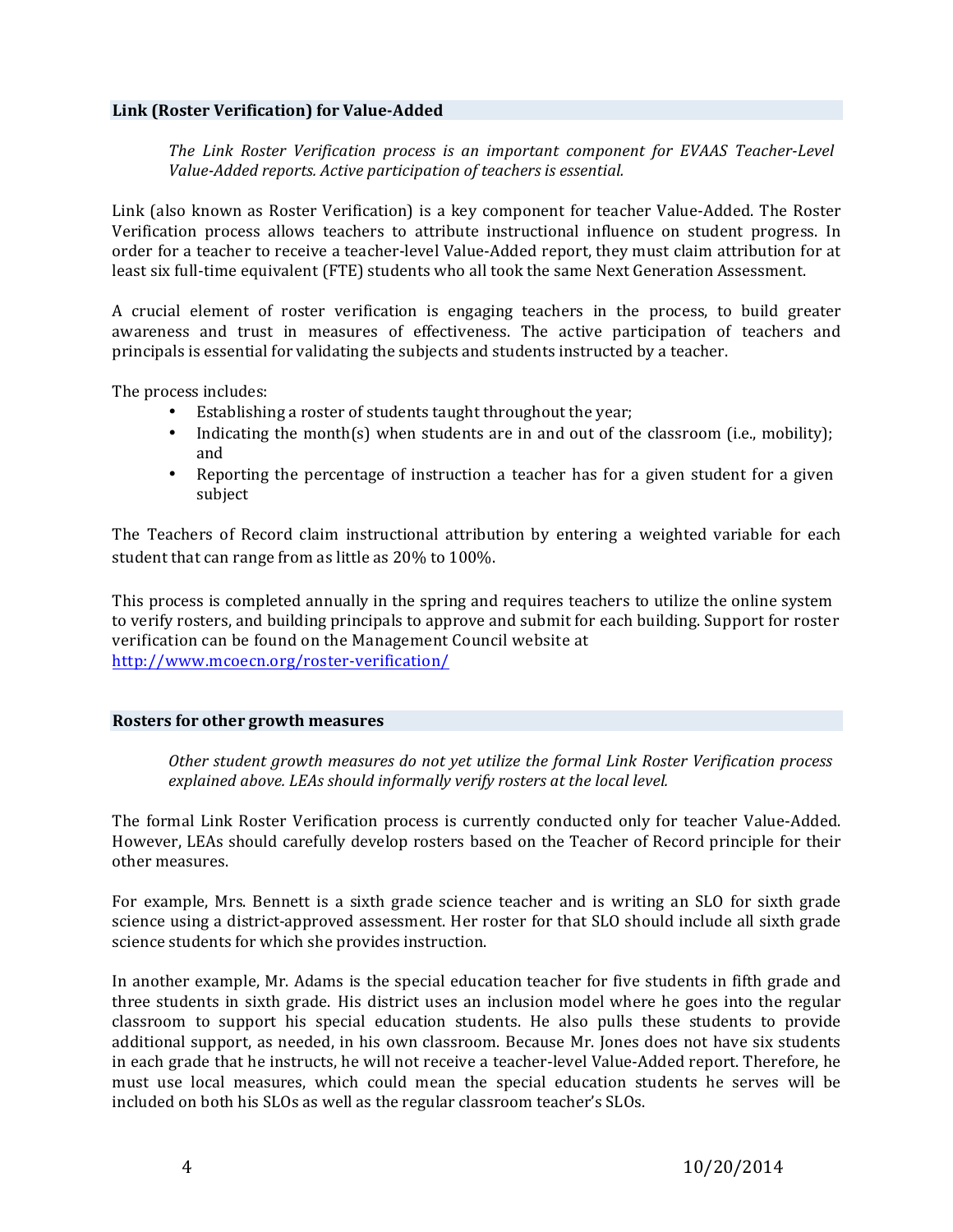It is important to note that while Value-Added requires the Link Roster Verification process to not only identify which students a teacher provides instruction for, it also addresses attribution of that instructional time. Informal roster verification for other measures does not need to address proportional attribution. It only needs to address accurate rosters.

## **Student teachers**

*Teachers remain the Teacher of Record when they have student teachers.* 

The classroom teacher is still responsible for the instruction in the class, and the measures should reflect that accordingly.

For example, Mrs. Jones is a self-contained fifth grade math teacher who would otherwise claim 100% of all her students in fifth grade math when completing the Link Roster Verification process. Mrs. Jones has a student teacher during the spring semester. Mrs. Jones would continue to claim 100% of the instructional time for her students.

ODE and many of the teacher preparation programs are recommending a co-teaching model that offers benefits for both teachers and students. Co-teaching provides teachers opportunities for professional growth; it reduces teacher-student ratio; it allows for the sharing of knowledge, skills, and resources; and it facilitates teachers' ability to adapt and modify their lessons. Successful coteaching is a highly collaborative endeavor between the teachers involved and includes time for teachers to co-plan and debrief the co-teaching experience. Effective co-teaching supports the improvement of instructional practices that meet the needs of all students.

The effects of co-teaching between student teachers and veteran teachers have been documented. In a four-year study of students in co-teaching classrooms and traditional single-teacher classrooms, students in the co-teaching classroom statistically outperformed students in reading and math achievement as compared to students in the traditional classrooms [see Bacharach, N., Heck, T., & Dahlberg, K. (2010). Changing the Face of Student Teaching Through Co-teaching. *Action in Teacher Education* 32(1), 3-14.]

# **Extended leave**

*Teachers* on extended leave less than 50% of the year will still need to include student growth measures if meeting the minimum interval of instruction as defined by LEA. Beginning in 2014-2015, LEAs may choose to not evaluate teachers on board approved extended leave for 50% or *more of the school year as calculated by the board.* 

The Teacher of Record definition should guide how this is implemented.

- For Value-Added, teachers who were on extended leave would participate in the Link Roster Verification process.
- For Approved Vendor Assessments, LEAs should follow the Vendor-provided guidance
- For SLOs, LEAs should attempt to gather the two relevant data points based on the interval of instruction as defined by the LEA

For example, Ms. Carter was on extended leave from September through December, but returned to teach middle school band in January. She should be able to develop SLOs for the second half of the school year.

Depending on the timing and the previous guidance, a teacher who had been on extended leave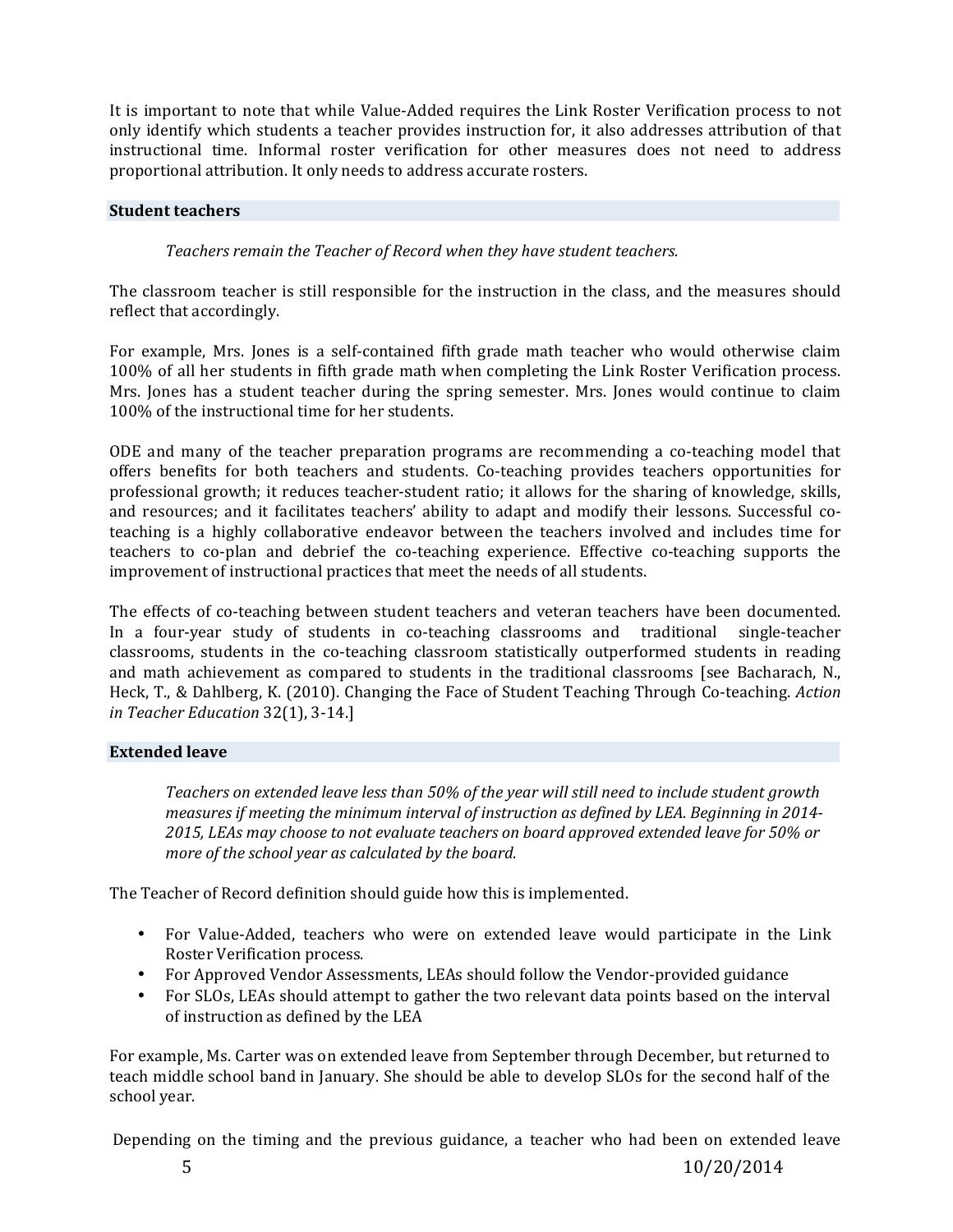could still have student growth measures, but if not, that teacher would use only her teacher performance measures to determine the summative rating.

**Late hires** (hired after the opening day of school)

*Teachers who were late hires (hired after the opening day of school) will still need to include student growth measures.*

The Teacher of Record definition should guide how this is implemented.

- For Value-Added, teachers who were late hires would participate in the Link Roster Verification process.
- For Approved Vendor Assessments, LEAs should follow the Vendor-provided guidance
- For SLOs, LEAs should attempt to gather the two relevant data points based on the interval of instruction as defined by the LEA

For example, Mr. Mohler was a late hire and started his 4th grade position on November 1. Mr. Mohler would participate in Link Roster Verification and claim instructional attribution for the time he was there. If also using SLOs, he should update the SLO based on the relevant interval of instruction as defined by the LEA. In this case, the baseline SLO measure would need to align as much as possible to Mr. Mohler's start date.

Depending on the timing and the previous guidance, a late hire is likely to have student growth measures, but if not, his/her teacher performance measures would determine the summative rating.

# **Credit Flex, College Credit Plus/Post Secondary Enrollment Options (PSEO) & Dual Enrollment**

*Credit Flex, College Credit Plus/Post Secondary Enrollment Options (PSEO), Dual Enrollment, and other similar arrangements should be guided by the Teacher of Record definition.*

As outlined in the Teacher of Record definition, teachers should link to students for whom they provide instruction. In these education settings, teachers would only need student growth measures if they are providing instruction.

For example, if a student is not on a teacher's roster and is receiving instruction from a college faculty member, then that student's growth measures would not be a part of that teacher's evaluation. The OTES student growth measure requirements apply to the teachers that are required to participate in OTES.

Another example: in a Credit Flex scenario where a teacher serves only as an academic advisor (not instructor) and provides oversight of the Credit Flex Plan, then the teacher would not be a Teacher of Record for evaluation purposes. According to the state's definition, that teacher would be serving as an Assigned Educator and would not create growth measures.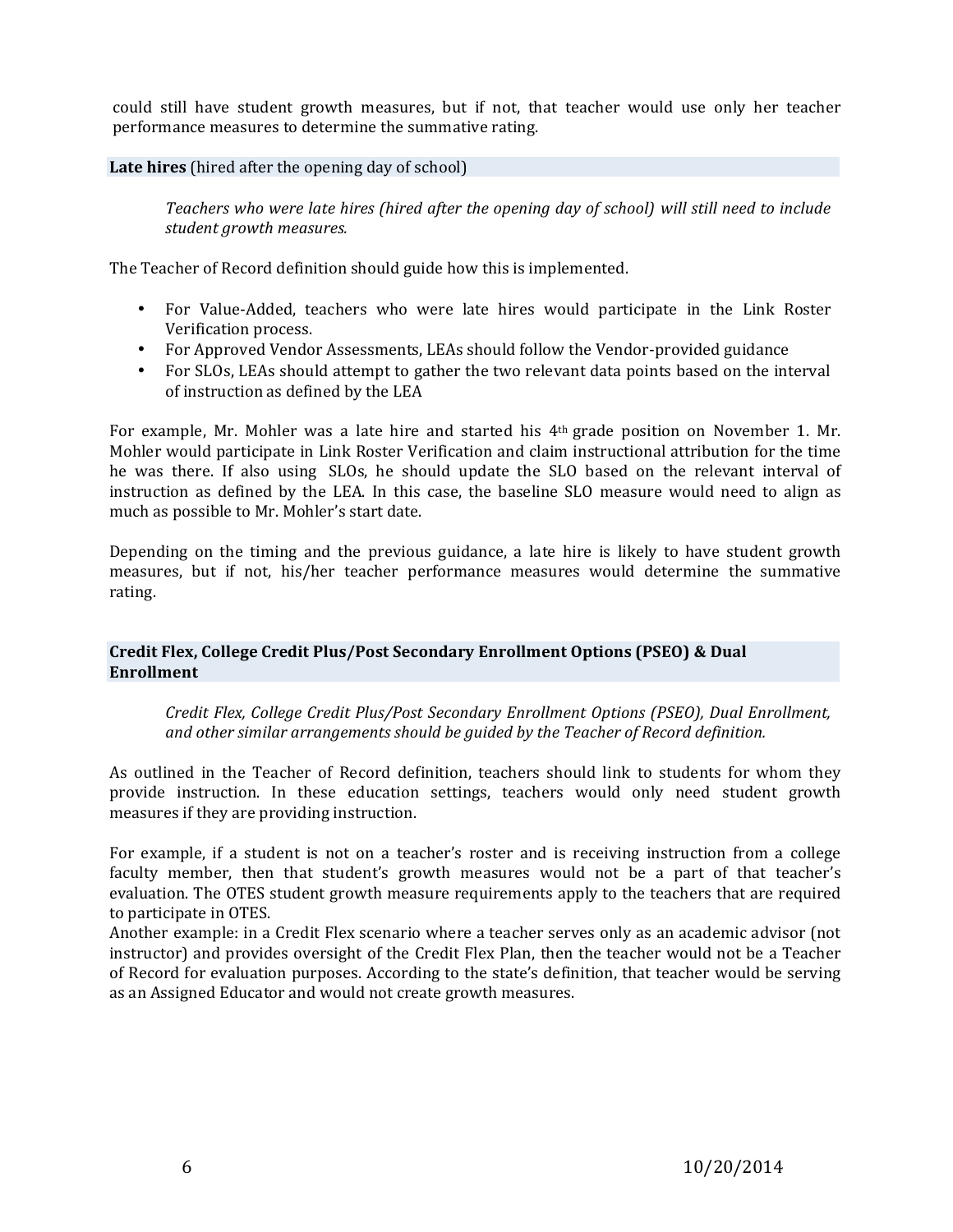### **ESC teachers and Link Roster Verification**

*Teachers employed by ESCs are still covered by OTES requirements. There may be different scenarios* depending on who provides supervision and EMIS reporting, *especially as it relates to participating in Link Roster Verification.*

ESCs may employ teachers that work in a variety of settings, which should be considered when addressing growth measures especially as it relates to Link Roster Verification for Teacher Value-Added.

*Scenario 1: ESC teacher working in a school district.* This scenario is essentially no different than a teacher that works for the school district. That teacher should Link as part of the district Link Roster Verification process.

*Scenario 2: ESC teacher working in multiple school districts.* This teacher may participate in the Link Roster Verification process with different buildings. If enough data is available, he/she will receive a composite Value-Added report.

*Scenario 3: ESC teacher teaches at the ESC building.* In this case, the ESC needs to participate directly in the Link Roster Verification process.

# II. Student Enrollment and Attendance

### **Forty-five excused or unexcused absences rule**

*Students with forty-five or more excused or unexcused absences are excluded from growth measures.*

House Bill 59 added this provision to the Ohio Revised Code:

In calculating student academic growth for an evaluation, a student shall not be included if the student has forty-five or more excused or unexcused absences for the school year.

ODE will automatically filter students with forty-five or more excused or unexcused absences from the data file that generates Teacher Value-Added.

LEAs should remove students with forty-five or more excused or unexcused absences from their Approved Vendor Assessment and LEA measures.

### **Interval of instruction for SLOs**

*For SLOs, LEAs should utilize the relevant interval of instruction as defined by the LEA.* 

SLOs should be designed on the maximum available interval of instruction. An SLO on a yearlong course should use a yearlong interval of instruction. It is important to note, that the OTES timeline requires a somewhat shortened "year". That is, the yearlong course will need to collect the second data point in a timely fashion in order to meet the evaluation requirements. Likewise, a semester course should use a semester interval of instruction.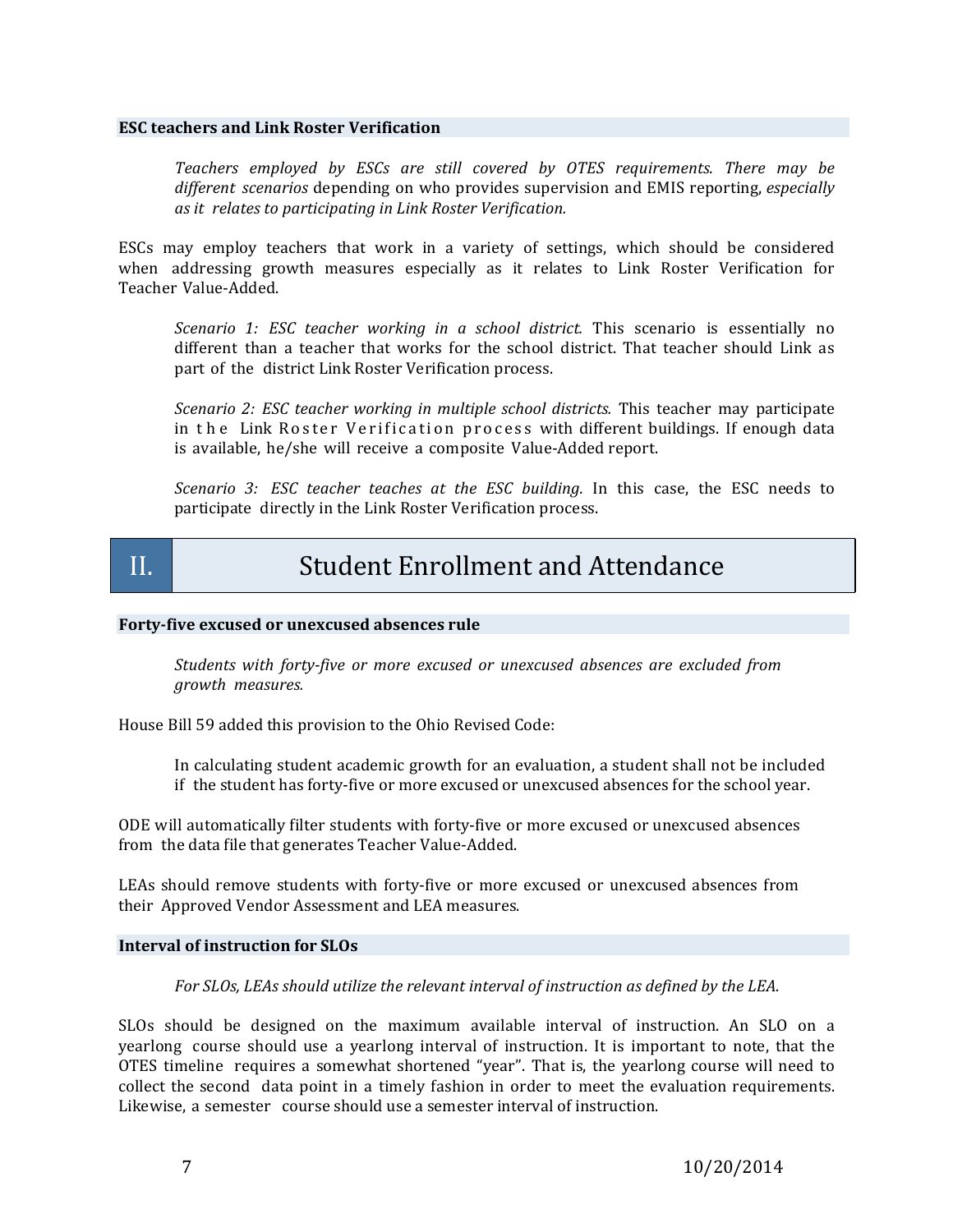In situations where students join a class late in the year or withdraw early, the SLO should attempt to at minimum identify the two relevant data points based on the minimal interval of instruction as defined by the LEA. For example, an LEA may utilize a six-week reporting period. A student moves in to the district late, but has data that can serve as baseline and end-of-course based on the sixweek interval. In this case, the SLO should reflect those data points.

In situations where a student is not in the class for the minimal interval of instruction to collect the necessary two data points, he/she would be excluded from the final rating for the SLO.

# III. Data availability scenarios

# **Minimum number of students**

*Growth measures must include a minimum effective n size of six students. There is no maximum number of students. Measures should include as much student data as possible, while considering consistency of requirements among teachers.* 

The statistical requirements for generating the EVAAS Value-Added metrics require the full-time equivalent of six students in any one report. For example, to generate a 7th grade reading report, there must be at least six students attributed to the teacher. Since the Link Roster Verification process allows percentages to be split, the minimum of six applies as effective counts. That is, twelve students attributed at 50% would also meet the minimum n size of six requirement.

One effect of this is that some teachers who participate in the Link Roster Verification process and claim instruction time may not receive a teacher-level report because not enough data is available. This might be a more frequent occurrence with special education teachers, gifted teachers, etc.

The six-student minimum also applies to the other growth measures. When developing SLOs, teachers must have at least six students. When appropriate, SLOs may be written across grade bands to capture the minimum n size of six.

In most cases, SLOs can be written with a grade band pool of students to address small data size issues. For example, Mr. Thomas teaches K-3 students with severe cognitive disabilities. He has one kindergarten, two first grade, one second grade, and three third grade students. His SLO can be written as a grade-band SLO covering the standards and content for grades K-3.

Likewise, Mrs. Carter instructs mathematics for middle school talented and gifted students. She does not have six students in each grade level she instructs. Therefore, her SLO may cover the grade band from fifth through eighth so that she captures enough students to maintain the minimum n size of six.

However, there may be very limited cases where teachers do not have enough data to generate a growth measure.

There is no maximum number of students. Measures should include as much student data as possible.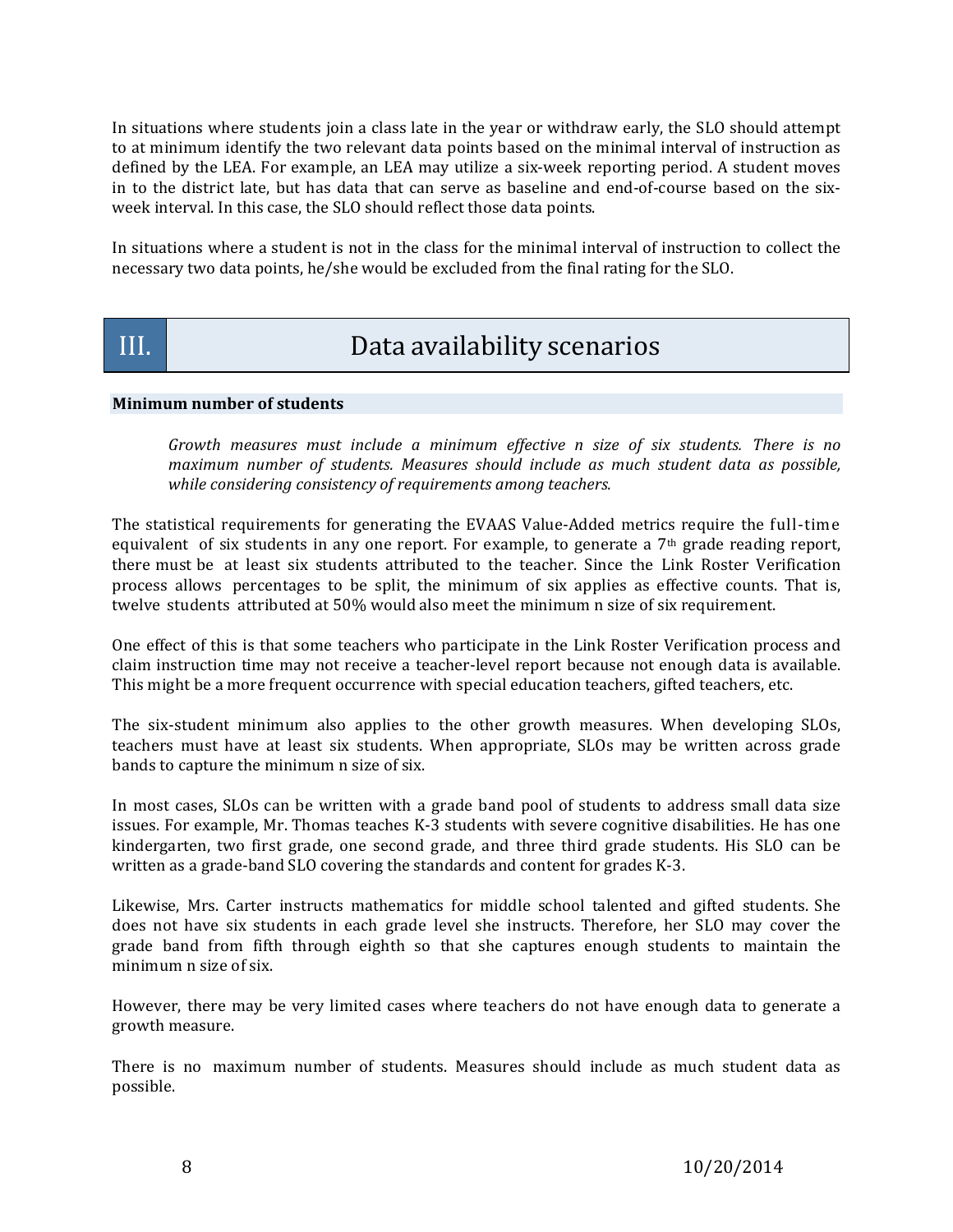# **Special Education/Gifted/other teachers not reaching the six student threshold for Value-Added**

*Some teachers on the cusp of the six-student minimum, such as special education and gifted, might receive a Value-Added report one year but not the next or vice versa depending on the amount of data.*

With the minimum n size of six rule, there may be some teachers that participate in the Link Roster Verification process and claim instruction time, but do not receive a teacher-level report because not enough data is available. This might be a more frequent occurrence with special education teachers, gifted teachers, etc. who do not teach large numbers of students (or claim large percentages of students) that take state assessments. In some cases, teachers who are on the cusp of the six-student threshold year in and year out might receive a Value-Added report one year, but not the next. These teachers should plan accordingly and include local measures, such as gradeband SLOs, as needed.

### **Teachers without student growth data**

*In some limited cases, teachers may not have student growth data and will utilize only the teacher performance measures.*

In some very limited cases based on the rules above, a teacher may not have student growth data. For example, Mr. Diaz teaches a multiple handicapped (MH) unit with only four students. These four students are the only students that Mr. Diaz provides instruction for. Since there is not enough data to reach the minimum six-student requirement, Mr. Diaz would not have student growth measures for these four students.

LEAs may decide to include a shared attribution measure (such as building-level Value-Added or a building SLO) as an LEA measure that could apply to these teachers as their student growth measure. This is a local decision.

In these rare situations where a teacher does not have student growth measures, the teacher performance aspects of the OTES framework would represent his/her summative evaluation. This must be approved by the building principal and superintendent and noted as such in the eTPES system.

## **Teachers** with large student populations and multiple courses (SLOs)

*For SLOs, there may be rare circumstances where teachers instruct numerous courses or when a teacher has a large student population which causes data collection to be unnecessarily arduous. Flexibility within the district plan is recommended to keep the local growth measures requirements consistent among teachers.*

EVAAS Value-Added reports will utilize all relevant student data.

In the case of teachers instructing large numbers of courses, the district plan should guide the administration to work with the teacher to first identify the required courses as a focus for the SLOs. If this doesn't help to narrow the focus to the required number of SLOs as determined by the district plan, then the focus should next be upon those courses with the highest number of student enrollment for the teacher's SLOs. Teachers may have just one SLO as long as he or she has a second student growth measure. The district plan should strive for comparability and consistency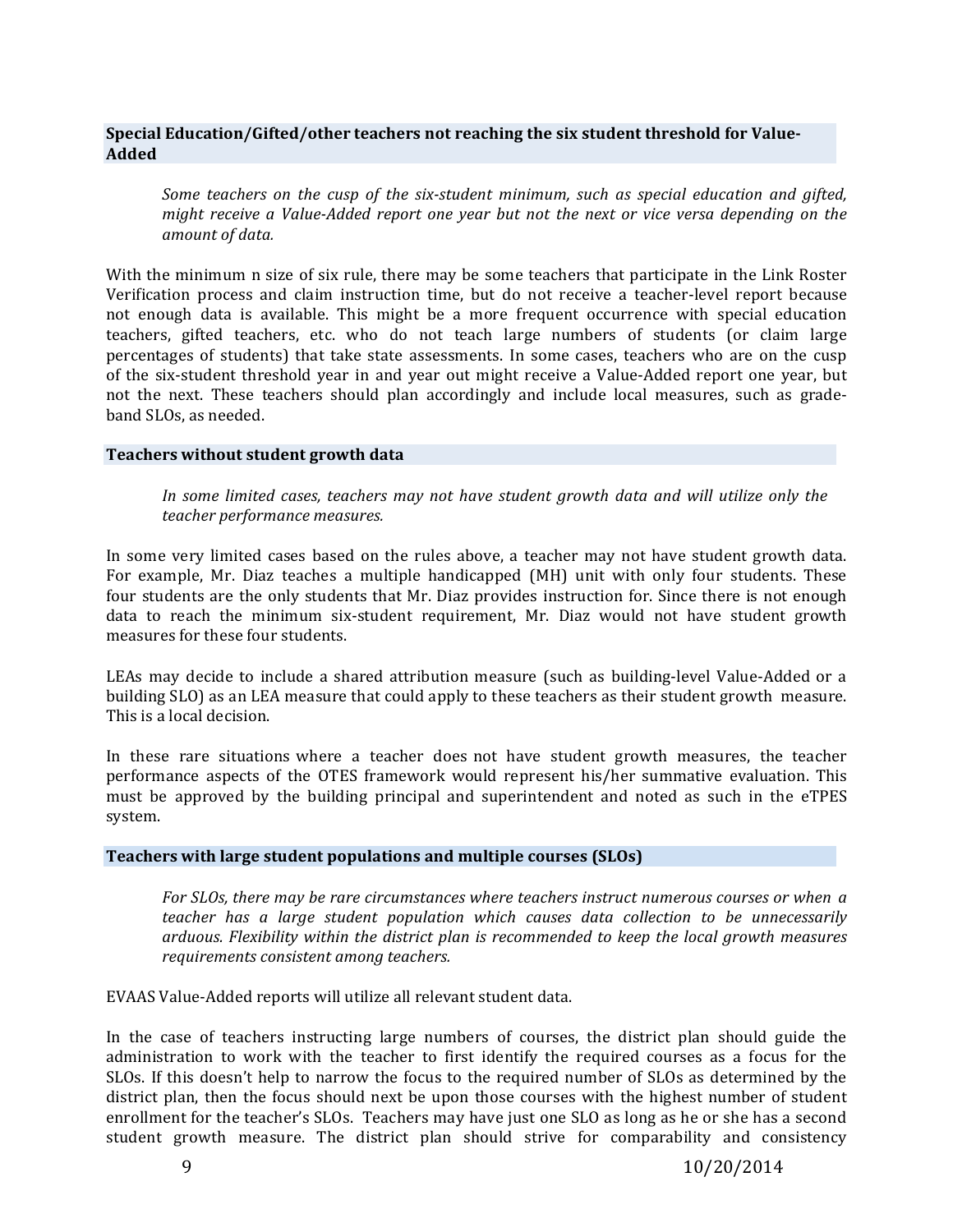among teachers across subjects and grade levels regarding the total number of SLOs.

In cases where a teacher has large student populations, again it is recommended that the district plan guide the administration and teacher to focus the SLOs in a manner that encompass as many students as possible. The district plan should strive for comparability and consistency across subject and grade levels regarding the total number of SLOs per teacher as well as the size of the student population for each SLO. The plan should focus the number of the SLOs such that they are comparable across subjects and grade levels.

For example, an elementary music teacher is assigned to teach grades 2 through 6. Based on the district plan, if the other grade and subject area teachers in the same building as the music teacher are required to develop 2 SLOs that include approximately 125 students each, then the music teacher should also develop 2 SLOs that encompass approximately the same number of students. Since the content and assessments will be different at each grade level instructed and there is an excessively large student population, the administrator, after consulting with the music teacher, might decide to have the music teacher develop one SLO for grade 2 (representing the lower elementary level) and one for grade 6 (representing the upper elementary level) with each SLO encompassing all students enrolled in the second and sixth grade classes. This decision puts the music teacher in a comparable situation as the other teachers within the same building, represents his or her teaching assignments and student population, and fulfills the district's requirement of 2 SLOs per teacher.

# **Teachers in New Assignment: Value-Added Data Usage**

*When Value-Added data is involved, teachers changing assignments must follow specific guidelines regarding Value-Added usage;*

- A1 teacher in the previous year The Value-Added data from the prior year must be used as the majority of SGM - 50% in the current year, according to the district's student growth measures plan;
- A2 teacher in the previous year-The Value-Added data from the prior year must be used at  $10\%$  - 50% in the current year, according to the district's student growth measures plan.

*The table on the following page illustrates the above guidelines in five applicable cases:* 

PLEASE NOTE: The following table reflects percentages applicable to the 50/50 framework. Percentages would be adjusted to meet the requirements stated above when using the Alternative Framework.